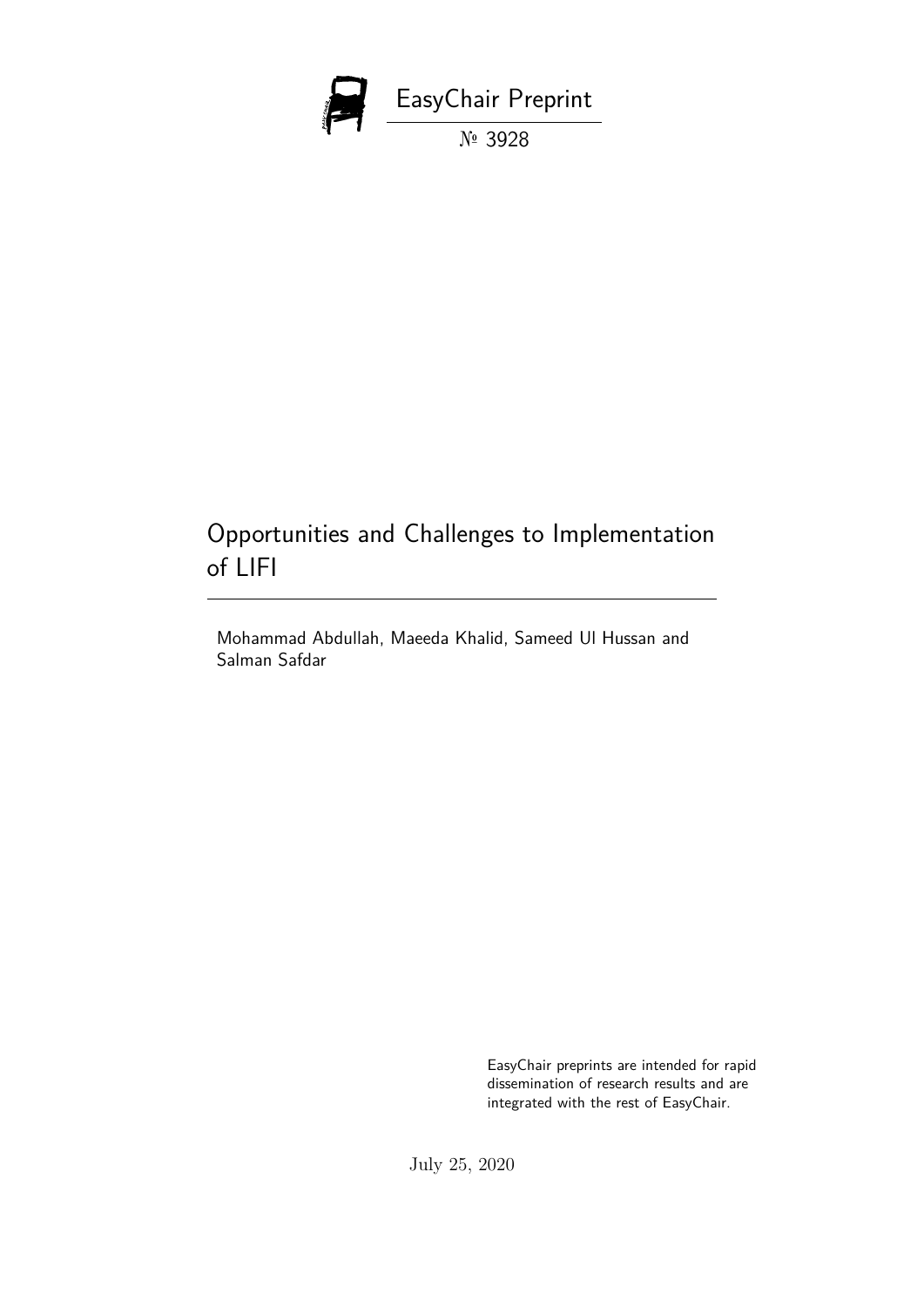# **Opportunities and Challenges to Implementation of LIFI A Review**

**----------------------------------------------------------\*\*\*\*\*\*\*\*\*\*\*\*\*-----------------------------------------------------------**

**Mohammad Abdullah<sup>1</sup> , Dept. of Software Engineering, UOG Sialkot Campus, [abdullahxheikh03@gm](mailto:abdullahxheikh03@gmail.com) [ail.com](mailto:abdullahxheikh03@gmail.com)**

**Maeeda Khalid<sup>2</sup> , Dept. of Software Engineering, UOG Sialkot Campus, [maeeda.khalid@uskt.e](mailto:maeeda.khalid@uskt.edu.pk) [du.pk](mailto:maeeda.khalid@uskt.edu.pk)**

**Sameed ul Hussan<sup>3</sup> , Dept. of Software Engineering, UOG Sialkot Campus, [sameedulhussan@gmai](mailto:sameedulhussan@gmail.com) [l.com](mailto:sameedulhussan@gmail.com)**

**Salman Safdar<sup>4</sup> , Dept. of Software Engineering, UOG Sialkot Campus, [17241598-](mailto:17241598-044@uogsialkot.edu.pk) [044@uogsialkot.edu.pk](mailto:17241598-044@uogsialkot.edu.pk)**

**Abstract-** LIFI was first introduce by Professor Harald Haas on July 2011. Light fidelity (LI-FI) may be a technology which uses light as a medium to travel from one place to a different. It uses Light like Light Emitting Diode (LED) visible radiation Communication (VLC) for data Transferring and Internet connection. LIFI may be a technique which uses light as a medium because it uses light to travel it's 20 times faster than any WIFI within the world. during this paper we speak about things like what's LIFI and the way it's better then WIFI why we want LIFI and What changes did bring LIFI in our Future LIFI. How it'll make IOT devices far better than before The Technique to implement LIFI and also the problem we face of implementation of LIFI.

**Keywords:** LIFI, WIFI, VLC, LED, IOT

### **I. INTRODUCTION**

LIFI could be a wireless based system which uses Light Emitting Diode (LED) and visual Light communication (VLC) for travel from one place to a different. In simple words LIFI uses light as a medium to travel from one place to a different. LIFI was first introduce by Professor Harald Haas [1].In the upcoming Future where automobile devices Bicycle Motor bike Cars and even Doors are using Technologies which use Internet to control like ever car and motor bike encompasses a digital map on that which help him to travelled any unknown places easily. In 2019 Up to 10 billion Mobile devices exchange data and these are just mobile devices. Think if there was included BIG Data IOT devices and Other things. consistent with a pursuit in 2020 the quantity of things exceed up to twenty billion so you'll see what proportion is LIFI is very important in up comings days. As we all know WIFI uses radio active waves for transmission and LIFI uses light as a transmission medium so it had been much faster than WIFI. In WIFI there's a limit of what quantity we will send data at a time but in LIFI it had been nearly unlimited for data transfer in LIFI. In WIFI we use modem and wires for using of internet so after we are off from modem it made our file transferring so problematic but in LIFI we use LED light bulbs and tubes for as a replacement of modem briefly, every light bulb tube or the other light may be a source of Internet provider.

## **II. LI-FI**

Light fidelity (LI-FI) you'll be able to say that it absolutely was the identical as WIFI if you say in simple terms because both are functioning on wireless principle both are used for transferring data and use of internet. LIFI was first introduce in 2011 by a professor of Harald Haas. They first introduce an idea where they use light to travel data from one place to a different. within the research they show that the sunshine is wont to travel data and it's 20 times faster and more stable than a standard WIFI system. In our up coming existence where time is money and that we must work faster then before 1 seconds can cause us such a lot loose so there we want a connection a service which is more reliable and faster which is more fascinating and who is more stable than the other service we've got. Visible light communications (VLC) was introduced by Tanaka, et al. [2] and uses high brightness white light-emitting diodes (LEDs) for digital communication. A limitation of LEDs is that the phase of the optical signal isn't available for data encoding. Therefore, VLC is proscribed to intensity modulation (IM)/direct detection (DD). Historically, this has limited the attainable transmission speeds. However, high speed data transmission with LEDs at low computational complexity was enabled by modifying multilevel and multicarrier modulation techniques [3]. LIFI relies in LED light. LED light can travel at a speed which in undetectable to human optic to transmit data. In facts it's been demonstrated that information is transmitted at the maximum amount as 224 gigabits per second [4], the equivalent of 18 movies of 1.5 GB each being downloaded every single second in lab conditions. you'll say that the guts of Li-fi technology is high brightness LED's LED may be switched on and off very quickly. you'll say in binary when LED in on that was 1 and if LED was off it had been 0. and therefore the on off speed of a LED blub is one mini second 1?s. The importance of using VLC is that frequency above 3THz isn't regulated by radio regulating laws. WIFI which uses radioactive waves also are harmful to human. On the opposite hand LED Give us light take lesser energy than normal light bulb and that they are more brighter. Wi-Fi effects which are found by multiple Wi-Fi studies and are previously confirmed by non-thermal exposures to other microwave frequency EMFs. The 1971/72 U.S. Office of Naval Medical Research study (Glaser, 1971) reported the subsequent changes associated with testis or sperm [5].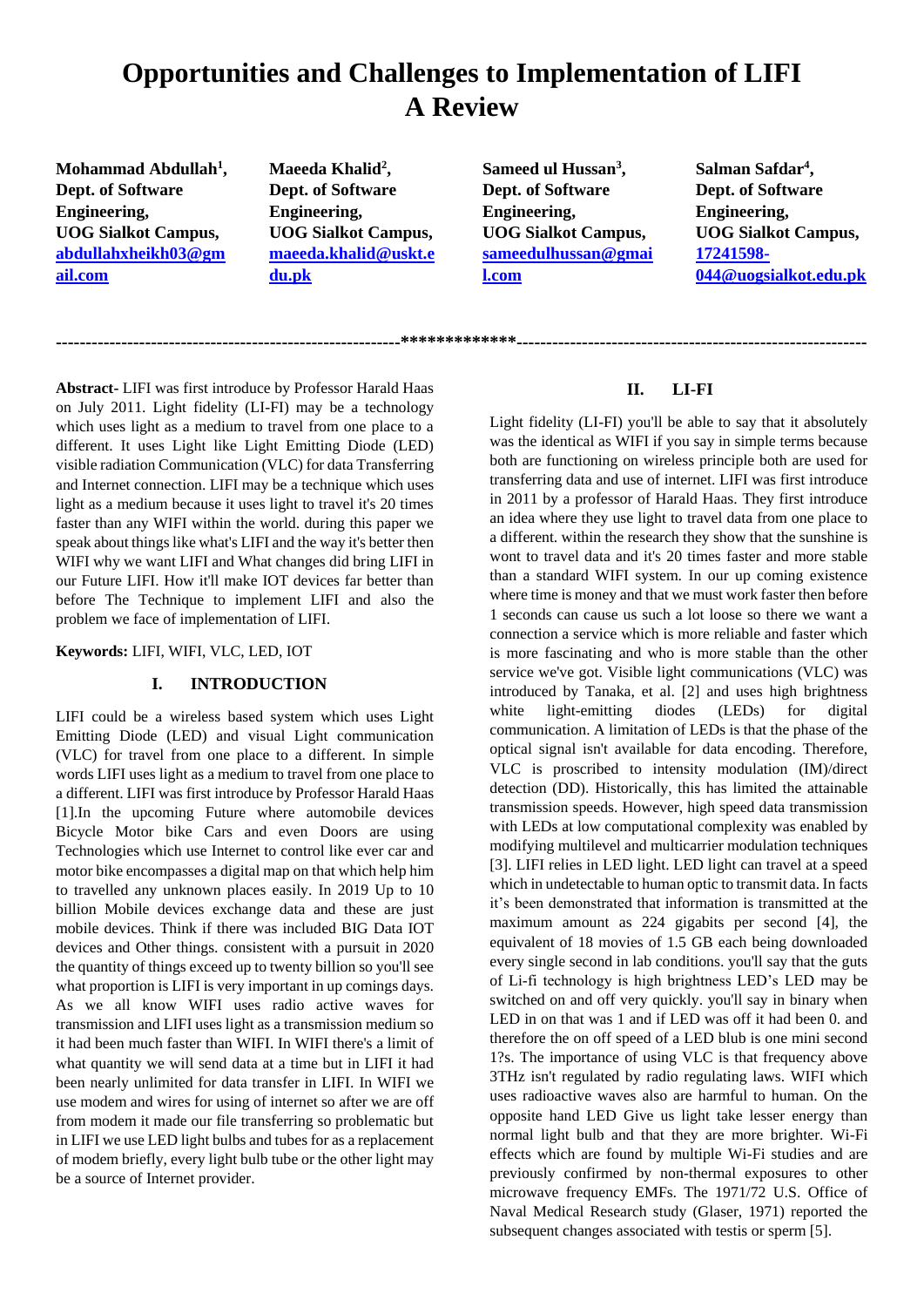

Fig 1.0 The Figure tell us about the LIFI system Work with the assistance of LED lights and blub. [6]

## **III. INTERNET OF THINGS (IOT)**

As we find out about LIFI lets discuss a touch IOT internet of things. during this all the items are connected to at least one another with the assistance connection and that they are often control by the assistance of a sensor. The automated door Fig 2.0, Automatic lights are the instance of IOT. IN IOT we controlled of these things through internet or with the assistance of other wireless connection like Bluetooth. IOT devices make our life much easier and suitable for us and it also help us to not use extra energy for instance after we don't seem to be home all doors are automatically. So we don't need to go to every door to lock it.



Fig 2.0 A censoring door which detect the person in front of him and open Automatically with the help of sensors.

### **LIFI IN INTERNET OF THINGS (IOT)**

AS on top of mention IOT devices uses sensing element and a web association and you'll build your whole house automatic like dextral Laboratory cartoon I sometimes watch after I was youngsters. thus once you build your whole house automatic if square measure|you're} victimisation WiFi it'll additionally impact your health like on top of mention WiFi uses radio active waves and EFM wave that are thus harmful for human bodies internally and outwardly. thus LIFI is that the most suitable choice in IOT. LIFI is surroundings friendly. As mention wherever comes benefits there area unit disadvantages {are additionally|also are|are} there LIFI uses light-weight transmission thus it cannot passes through wall and in day there's an opportunity once you send signals it got distracted in SUN light-weight on the approach and it also troublesome for him to travel in traditional bulbs or lights.

LIFI primarily based machine-driven searching help application in IoT introduce by Sharmin Akter in 2018 [6]. wherever they use LIFI base system in IOT device that helps the client notice|to seek out|to search out} there item simply and find the foremost things simply. it absolutely was created with 2 totally different version one internet and second mobile apps. Automatic charge system victimization LIFI was introduce by Zubin Thomas [7]. wherever he uses LIFI fir higher association in charge there product and System.



**IV. IMPLEMENTATION OF LI-FI**

There area unit several prospects wherever WiFi is best then LIFI however future lies in LIFI. wherever LIFI is incredibly helpful and it travel with quickest speed in whole world with the speed of sunshine it absolutely was additionally exhausting to implement everyplace and it's not a simple task. LIFI communication system involve full duplex communication mode. The downlink in LIFI use the actinic ray spectrum for transmission of by intensity modulation of LEDs in Solid State lightening system [8]. It uses A transmission wherever the most signals area unit coming back from so they travel through diode lights sort of a electronic equipment in WiFi. once LIFI was 1st introduce it absolutely was nearly not possible to implement LIFI instantly. so that they build it progress slowly.

### Fig 3.0 implementation of LIFI [6]

LIFI technology is incredibly easy from a useful purpose of read. the bulk of applications exchange information in digital type. A transmitter, primarily Associate in Nursing diode, typically a optical maser, emits light-weight and knowledge at the same time. we have a tendency to then notice the quality components of {a information|a knowledge|an information} chain transmission: data, committal to writing and a network. These digital networks modulate the diode transmitter that then permits the transposition of the electrical signal into a light-weight signal. Then the sunshine signal is freely subtle into a space or outside. looking on the space, there's a bigger or lesser reduction and consistent with the assorted environmental disturbances (rain, sun, alternative lighting, etc.).A receiver, created from a photodetector or a camera upon arrival is chargeable for re-transcribing the lambent signal into Associate in Nursing operational electrical signal. including this conversion it's quite frequent particularly for top speed links to seek out the pre-ampLIFIcation level tailored to the specificities of the chain. The modulations used area unit primarily power modulations; the diode is thus piloted by a switch circuit supported easy physics. the chosen rates of modulation area unit sufficiently high thus on make sure that the aflicker isn't visible to the human eye  $($  two hundred Hz) [9].

In the experiments performed by Herald Haas and his team, LEDs exhibited a possible to figure even once the receivers were part shaded. The experiments hint the viability of such systems in sensible readying and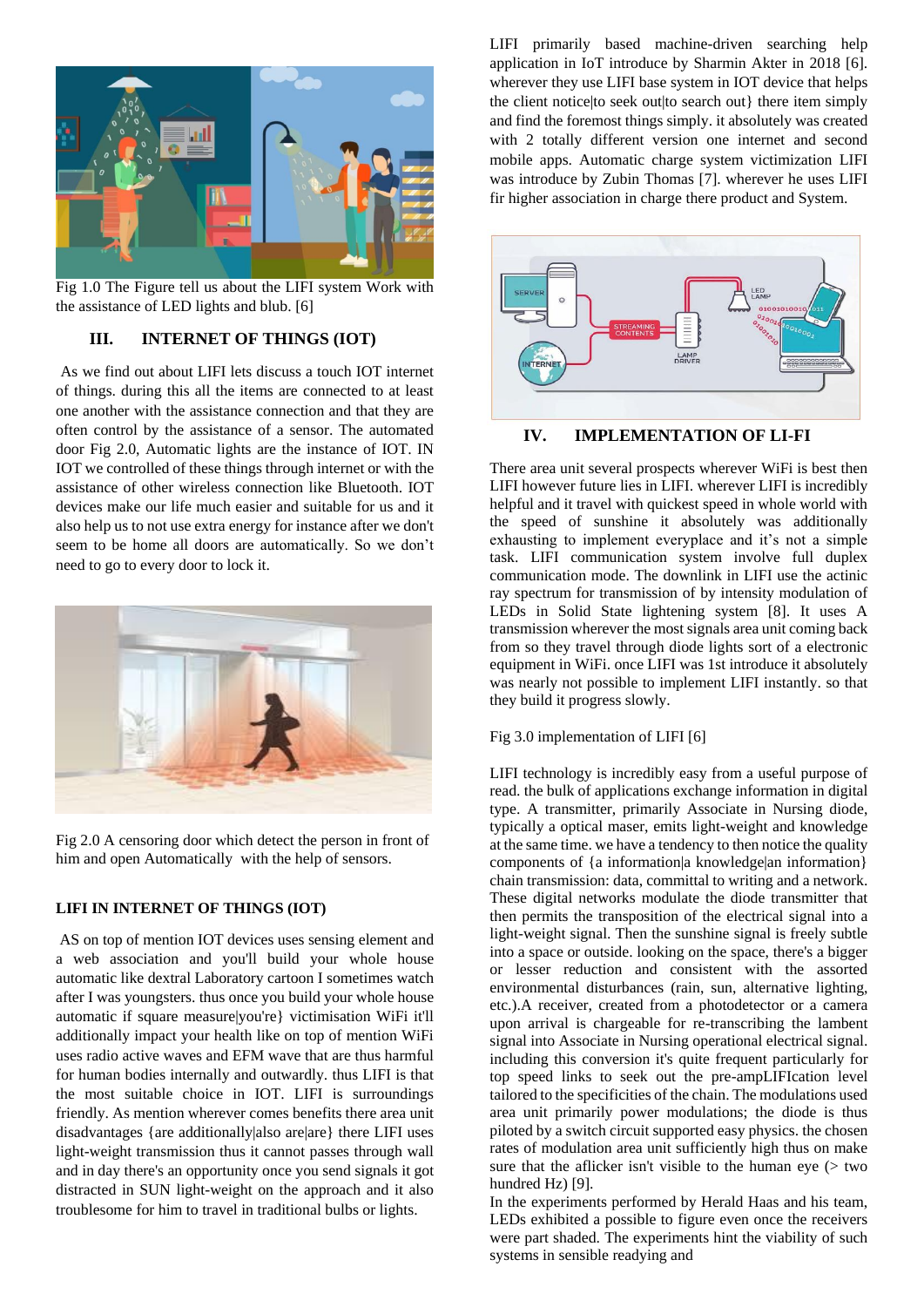that they will be used for communication at nice speeds peaking to 1Gbps beneath clear conditions and quite 100 Mpbs in fog [8]. an entire LIFI network consists of relinquishment, multiple access, and co-channel interference (CCI) coordination, as shown in Fig. 4.0 There area unit 2 sorts of relinquishment: horizontal relinquishment and vertical handover. Horizontal relinquishment refers to a modification of the serving AP from among an equivalent radio access technology (RAT). Vertical relinquishment refers to a modification of the serving AP happiness to a special RAT. as an example, mobile users is also transferred from a LIFI AP to a Wi-Fi AP once none of the LIFI APs area unit able to supply a reliable link or the speed of the user is just too high so the dwell time in a very cell is just too short to ascertain a purposeful communication link. once the user slows down and enters the coverage of a gently loaded LIFI AP, it's going to be best to relinquishment to it LIFI AP to alleviate the Wi-Fi network for additional economical operation (e.g, guaranteeing less packet collisions). [10]

### **V. Problem and solution in Different LIFI System**

In 2019 Ardimas Andi purwita introduce OFDM-base LIFI system in which they tells that how the FDM LIFI system work in indoor system [8]. MOHAMMAD DEHGHANI SOLTANI also work on OFDM error system in 2019 they analyze the device orientation and assess its importance on system performance. The reliability of an OWC channel highly depends on the availability and alignment of line-ofsight (LOS) links. In this study, the effect of receiver orientation including both polar and azimuth angles on the LOS channel gain are analyzed [11].in an another article S. Jayasudha also talk about the lifi effect on 5g technology in that paper the tell us about a experiment A two minutes video is captured for each BER measure- ment to increase the BER reliability. In this proof of- concept experiment, only a single moderate brightness white-light LED is used, and the transmission distance at ∼500 lux is 26 cm. The transmission distance can be further enhanced by using higher brightness LEDs. The sensor cannot record any signal during the transfer time [see Fig. 1(b)], and this time in our camera is 14.29 ms (∼40% of an image frame). Hence, each data packet will be transmitted 3 times successively to ensure each image frame captured by the camera contains a complete data packet including both header and payload. Finally, the net data rate is ∼1 kbit/s with deducting the duplicated data packets [12].

#### **VI. Conclusion**

Wireless communication Fast speed internet file transferring calling, video calling, and entertainment stuff now a days everything is related to mobile phone internet and wireless devices. As mention above there will be 20 billion mobile device in 2020 and its only mobile devices its not include laptop computer and other things. So we need fast speed and bigger network of internet. But wifi uses radio active waves and radio active waves are not only harmful for human health its also harmful for other animals trees and other living things so we need a network which is more less harmful for living things and that is LIFI LED and VLC base system which is Ecofriendly and 1000 times more faster then any wifi network available right now and it was the best solution and it was the future. We discussed some way to implement LIFI and see why it is difficult until now to implement it.

#### **References**

- [1] H. Haas, "Properties if LIFI," *What is LIFI,* no. 2020, 2011.
- [2] Y.Tanaka,T.Komine,S.Haruyama and M.Nakagawa, "Indoor Visible Communication Utilizing Plural White LEDs as Lighthining," *12th IEEE in Symp.on personal Indoor and Mobile Radio Communication,* vol. 2, 2001.
- [3] H. Haas, "Oppurtunity and Chanllenges of Future LIFI," no. 2019, pp. 1-2.
- [4] A. Cuthbertson, "Li-Fi internet breakthrough:224Gbps connection broadcast with an LED bulb," no. Feb 2017.
- [5] M. L.Pall, "Wi-Fi is an important threat to human health," *Enviromental Research,* vol. 164, no. 5, pp. 405-46, 2018.
- [6] Sharmin Akter, Dr. Rashidah Funke Olanrewaju, Thouhedul Islam, Salma, "LiFi based automated shopping assistance application in IoT," *Journal of Physics,* no. 2018, pp. 1-6, 2017.
- [7] Zubin Thomas, Nikil Kumar and D. Jyothi Preshiya, "Automatic Billing System using Li-Fi Module," no. 8, pp. 1-3, 2016.
- [8] Ahsan Memon1\*, Faisal Karim Shaikh2, Nafeesa Bohra2, Umair Jamil Ahmad3 and Mamta Bachani2, "Feasibility of LiFi in the Contemporary World," *indian journal of Science and technology,* no. 9, pp. 4- 9, 2017.
- [9] "LED Professional," *LED professional Review,* 2018.
- [10] "Harald Haas, Liang Yin, Cheng Chen, Stefan Videv, Damian Parol,, ""Introduction to indoor networking concepts and," *Journal of Optical Communications and Networking,* vol. 12, no. February 2020, pp. 4-14, 2020.
- [11] MOHAMMAD DEHGHANI SOLTANI, (Student Member, IEEE), ARDIMAS ANDI PURWITA,, "Impact of Device Orientation on Error," *Journal of future issue,* no. 9, pp. 1-4, 2019.
- [12] S. Jayasudha, N. Bakkiyalakshmi, M. Manju, R. Sivabarani, M. Subasridevi, "Visible Light Communications For 5g Wireless Networking Systems-Lifi," *ADVANCES in NATURAL and APPLIED SCIENCES,* vol. 4, no. 10 April, pp. 390- 395, 2016.
- [13] Ardimas Andi Purwita, Mohammad Dehghani Soltani, Majid Safari, Harald Haas, "Impact of Terminal Orientation on Performance in," *IEEE Wireless Communications and Networking Conference,* no. 10, 2018.
- [14] J. Ali, P. Youplao, K. Chaiwong, I. S. Amiri, S. Punthawanunt, N. Pornsuwancharoen & P. Yupapin, "Broadband photon squeezing control using microring embedded gold grating for LiFi-quantum link," no. 12, 2019.